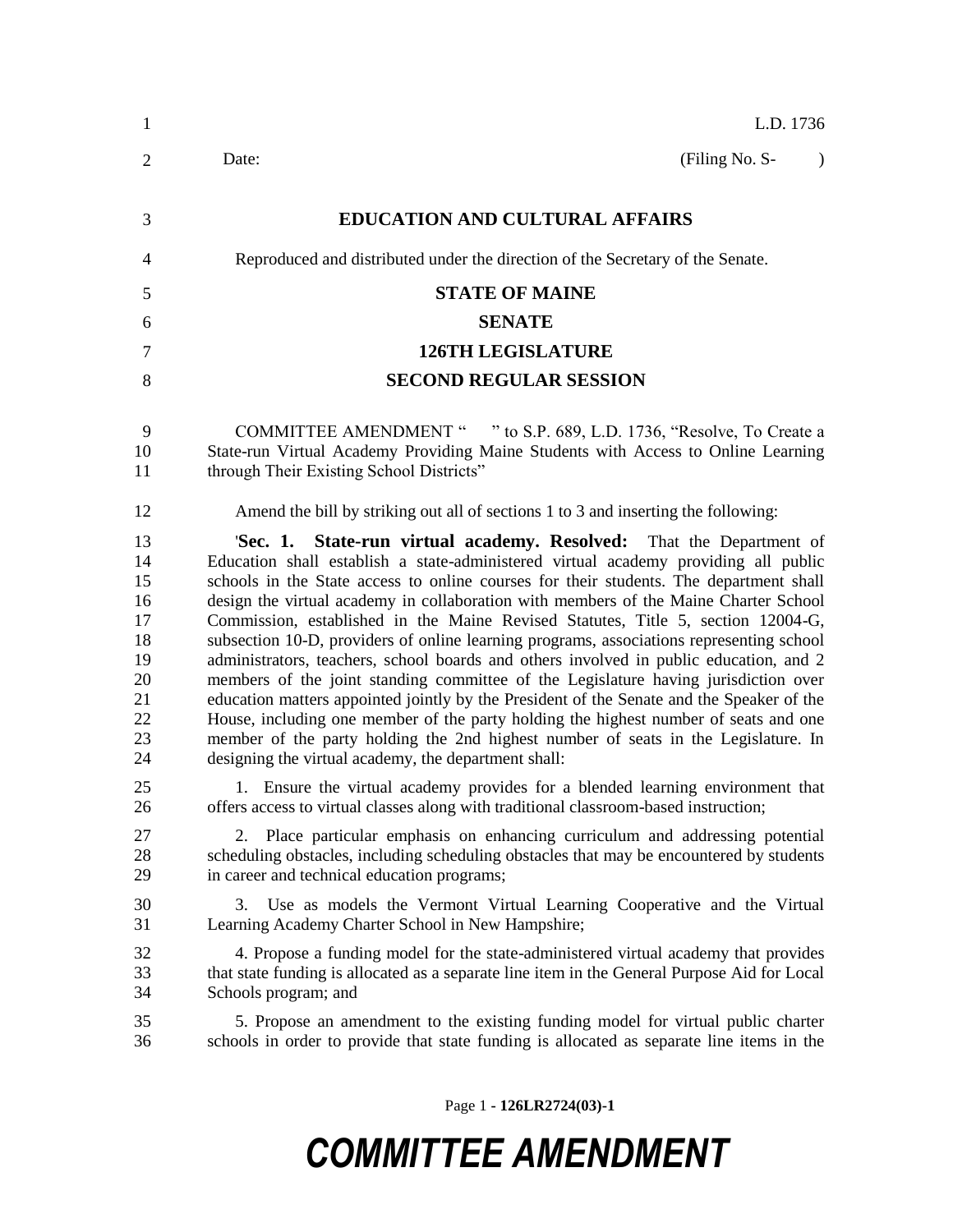General Purpose Aid for Local Schools program and that the amount of funding provided for a student enrolled in a virtual public charter school may not exceed \$6,000 per student.

- The department shall complete the design of the virtual academy by August 1, 2015, and the virtual academy must be operational by August 1, 2016; and be it further
- **Sec. 2. Legislation. Resolved:** That, by December 1, 2015, the Department of Education shall submit any necessary legislation to implement section 1 of this resolve to the joint standing committee of the Legislature having jurisdiction over education matters; and be it further
- **Sec. 3. Appropriations and allocations. Resolved:** That the following appropriations and allocations are made.

#### **EDUCATION, DEPARTMENT OF**

#### **Maine Virtual Academy N168**

 Initiative: Provides funding for one Secretary Specialist position, one Education Specialist II position and one Education Specialist III position and related All Other costs associated with designing and operating a state-administered virtual academy.

| 17 | <b>GENERAL FUND</b>                  | 2013-14 | 2014-15   |
|----|--------------------------------------|---------|-----------|
| 18 | <b>POSITIONS - LEGISLATIVE COUNT</b> | 0.000   | 3.000     |
| 19 | Personal Services                    | \$0     | \$262,233 |
| 20 | All Other                            | \$0     | \$11,000  |
| 21 |                                      |         |           |
| 22 | <b>GENERAL FUND TOTAL</b>            | \$0     | \$273,233 |
| 23 |                                      |         |           |

### **SUMMARY**

 This amendment, which is the minority report of the Joint Standing Committee on Education and Cultural Affairs, provides that the Department of Education must include 2 members of the joint standing committee of the Legislature having jurisdiction over education matters, members of the Maine Charter School Commission and providers of online learning programs in the group collaborating in the design of a state-administered virtual academy that the department must establish by August 1, 2016 to provide all public schools in the State access to online courses for their students.

- The amendment provides that in designing the virtual academy the Department of Education must propose:
- 1. A funding model for the state-administered virtual academy that provides that state funding is allocated as a separate line item in the General Purpose Aid for Local Schools program; and

 2. An amendment to the existing funding model for virtual public charter schools in order to provide that state funding is allocated as separate line items in the General Purpose Aid for Local Schools program and that the amount of funding provided for a student enrolled in a virtual public charter school does not exceed \$6,000 per student.

Page 2 **- 126LR2724(03)-1**

## *COMMITTEE AMENDMENT*